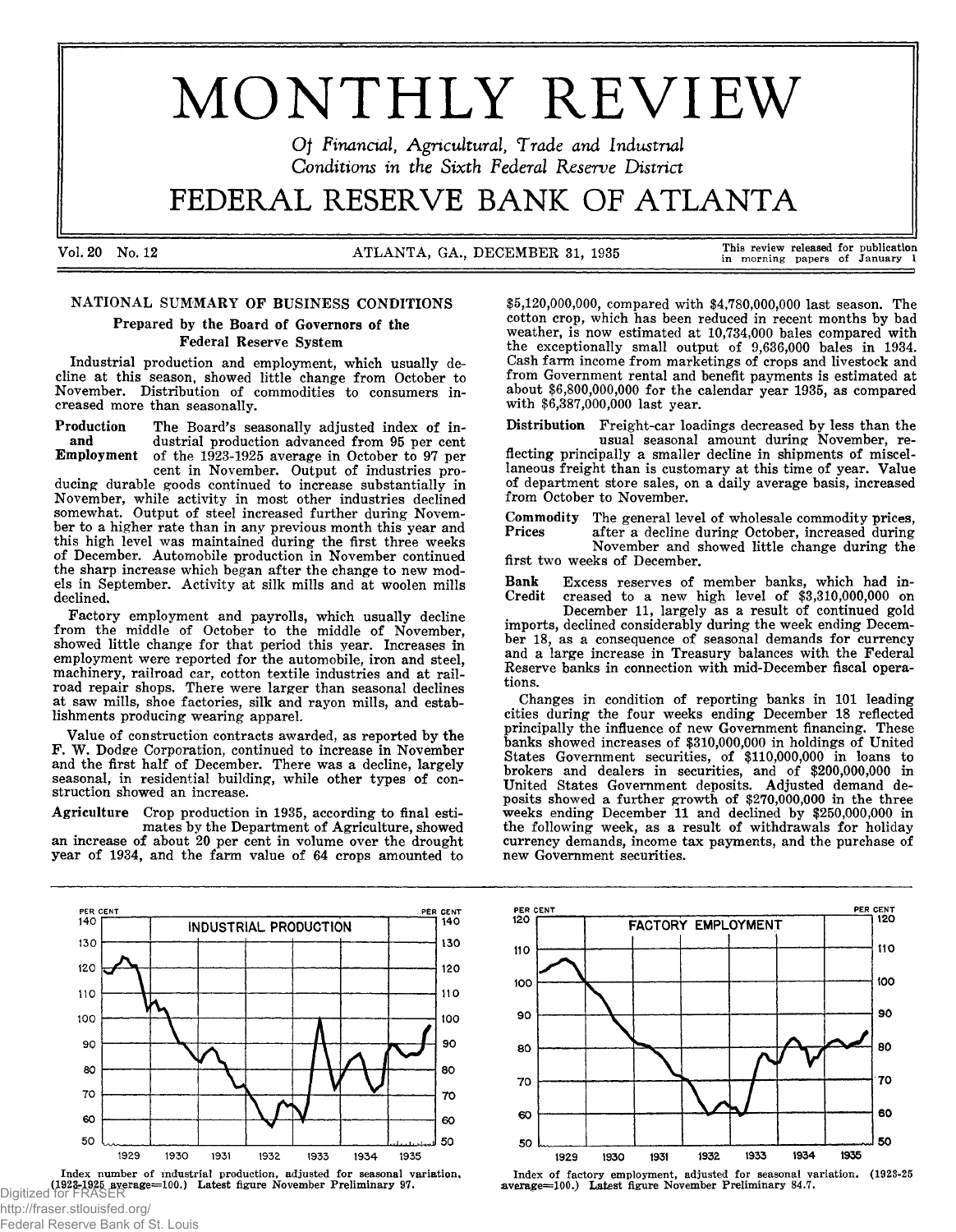

**Indexes of the United States Bureau of Labor Statistics. By months 1929 to 1931; by weeks 1932 to date. (1926=100.) Latest figure December 14th 80.8.**

#### SIXTH DISTRICT SUMMARY

Most of the available series of business statistics for the Sixth Federal Reserve District continued in November to reflect improved trade and industrial conditions, taking into consideration the smaller number of business days and usual seasonal movements. Department store sales, debits to individual accounts and cotton consumption declined in total, from October to November, but on a daily average basis all of these series increased, and continued larger than a year ago. Alabama production of pig iron increased substantially over the month, and was more than double that in November last year, and building and construction activities, production and orders at lumber mills, and operations at cotton seed oil mills continue greater than a year ago.

Department store sales, which had increased in October by less than the usual amount, declined 2.8 per cent in November, but on a daily average basis increased 5.1 per cent and were 10.4 per cent greater than a year ago, and for the eleven months have been 5.6 per cent above that part of 1934. Wholesale trade declined over the month but was 2.8 per cent greater than a year ago, and for the eleven months was 3.6 per cent above that period last year. Debits to individual accounts at 26 reporting cities, reflecting the volume of business transactions settled by check, declined in total, but increased 3.7 per cent in daily average, over October, and were 9.2 per cent greater than a year ago.

Total loans to customers at 22 weekly reporting member banks in principal cities increased about 5.2 millions between November 13 and December 11, and investments also increased somewhat, and although loans were less than a year earlier investment holdings of securities were 57.9 millions greater. Net demand deposits at these banks increased further in November and early December to a new high level. Reserve bank credit outstanding at this bank continued to show minor changes and reserves of member banks declined somewhat since November 13 but were 33.2 millions greater than a year ago.

Employment statistics compiled by the United States Bureau of Labor indicate that the number of workers, and

| FEDERAL RESERVE BANK OF ATLANTA                                                                                                                                                                                                                                                                                         | (In Thousands of Dollars)                                                                                     |                                                                                                               |                                                                                                      |
|-------------------------------------------------------------------------------------------------------------------------------------------------------------------------------------------------------------------------------------------------------------------------------------------------------------------------|---------------------------------------------------------------------------------------------------------------|---------------------------------------------------------------------------------------------------------------|------------------------------------------------------------------------------------------------------|
|                                                                                                                                                                                                                                                                                                                         | Dec. 11<br>1935                                                                                               | Nov. 13<br>1935                                                                                               | Dec. 12<br>1934                                                                                      |
| Bills Discounted:<br>Secured by Govt. Obligations \$<br>All Others<br>Total Discounts<br>Bills Bought in Open Market<br>Industrial Advances<br>II. S. Securities<br>Total Bills and Securities<br>Total Reserves<br>Member Bank Reserve Account<br>Total Deposits<br>F. R. Notes in actual circulation<br>Reserve Ratio | - 56<br>50<br>48<br>98<br>168<br>942<br>94,209<br>95.417<br>184.156<br>112.032<br>118,717<br>152.931<br>67.8% | 50<br>\$<br>18<br>68<br>169<br>1.051<br>94.210<br>95,498<br>184.031<br>114.788<br>121,535<br>151,069<br>67.5% | 45<br>64<br>109<br>302<br>768<br>94.257<br>95,436<br>130,772<br>78.785<br>84,759<br>134,691<br>59.6% |
| Commitments to make Indus-<br>ial Advances                                                                                                                                                                                                                                                                              | 545                                                                                                           | 493                                                                                                           | 562                                                                                                  |

Digitized for FRASER

http://fraser.stlouisfed.org/

Federal Reserve Bank of St. Louis



**Indexes of daily average number of cars loaded, adjusted for seasonal variation. (1923-1925=100.) Latest figures November Total 66, Merchan-dise, L C L , 64.**

weekly payrolls, of reporting firms in the District increased further in October and were 7.1 per cent, and 11 per cent, respectively, greater than the low for the year in July, and were higher than for October of the past three years. The value of building permits issued at 20 reporting cities declined 6 per cent in November, but was 85.3 per cent greater than a year ago, and for the eleven months of 1935 was higher than for that period of any year since 1930. Construction contracts awarded in the District as a whole increased somewhat over October, and continued to be substantially larger than a year ago. Daily average consumption of cotton increased nearly 1 per cent over October and was the highest for any month since August, 1933. Coal mining in Alabama and Tennessee, which was sharply curtailed the latter part of September, increased in November following settlement of the difficulties, but was somewhat less than in November, 1934. Pig iron production in Alabama increased 27.5 per cent, on a daily average basis, from October to November, and was the largest since June, 1934.

#### FINANCE

Reserve Changes in the items making up the total volume<br> **Bank** of Reserve Bank credit outstanding at the Federal **Bank** of Reserve Bank credit outstanding at the Federal Credit Reserve Bank of Atlanta continued between No-Reserve Bank of Atlanta continued between No-

vember 13 and December 11 to be relatively small. Member bank reserve deposits declined somewhat during this period, but Federal Reserve note circulation increased further with the approach of the holidays.

A further small increase in discounts from November 13 to December 11 was more than offset by a decline of \$109,- 000 in outstanding industrial advances, and total bills and securities declined \$81,000 in this four weeks period. Compared with the corresponding report date a year ago, industrial advances show an increase, but discounts, bills bought and United States securities were less, and total bills and securities were \$19,000 smaller.

Member bank reserve deposits which, on November 13 were at **a** new high level at \$114,788,000, declined to \$107,196,000 two weeks later but rose by December 11 to \$112,032,000, and were then 33 millions greater than on the same Wednesday

| CONDITION OF 22 MEMBER BANKS IN                                               | (In Thousands of Dollars)     | SELECTED CITIES                       |                                    |
|-------------------------------------------------------------------------------|-------------------------------|---------------------------------------|------------------------------------|
|                                                                               | Dec. 11<br>1935               | Nov. 13<br>1935                       | Dec. 12<br>1934                    |
| Loans and Investments-Total. \$<br>$L$ oans---Total<br>On Securities          | 514,708<br>229,224<br>54.053  | \$<br>507.655<br>1224,050 *<br>52,904 | \$<br>488,143<br>260,598<br>74.813 |
| Acceptances and Commercial<br>paper bought<br>On Real Estate                  | 5,107<br>21,597               | 5,003<br>20,974                       | 5,886<br>19,559                    |
| Other Loans<br>U. S. Govt. direct obligations<br>Obligations guaranteed by U. | 148,467<br>285,484<br>168,580 | 145.169 `<br>283,605<br>171.244       | 160.340<br>227.545<br>140.390      |
| S. Government<br>Other Securities<br>Reserve with F. R. Bank                  | 42,316<br>74.588<br>62,671    | 38.567<br>73.794<br>67.046            | 17.987<br>69.168<br>40.965         |
| Cash in Vault<br>Net Demand Deposits<br>Time Deposits                         | 9.983<br>362,413<br>177, 192  | 10.134<br>359,084<br>178.350          | 9,154<br>285.622<br>175.925        |
| Government Deposits<br>Due from Banks<br>Due to Banks                         | 18,593<br>150.171<br>186,188  | 21.953<br>156,224<br>193.378          | 27.202<br>104,345<br>126,150       |
| Borrowings from F. R. Bank                                                    | .                             | .                                     | .                                  |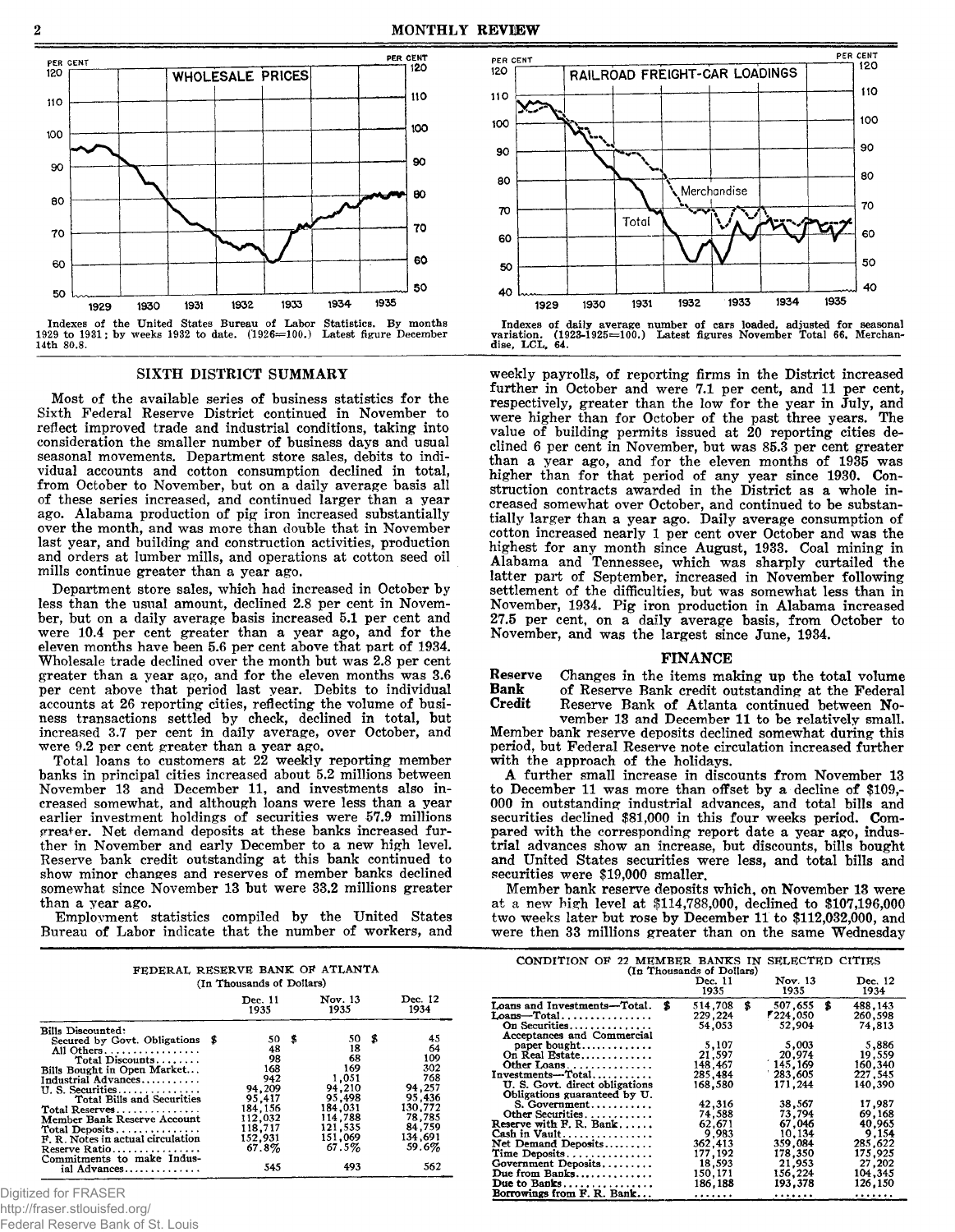|                                                                                                |                              |                                                                        | SAVINGS DEPOSITS                                                       |                                                                     |                                                                  |                                                                      |
|------------------------------------------------------------------------------------------------|------------------------------|------------------------------------------------------------------------|------------------------------------------------------------------------|---------------------------------------------------------------------|------------------------------------------------------------------|----------------------------------------------------------------------|
|                                                                                                | Number<br>оf<br><b>Banks</b> | Nov.<br>1935                                                           | (In Thousands of Dollars)<br>Oct.<br>1935                              | Nov.<br>1934                                                        | Oct. 1935                                                        | <b>Percentage Change</b><br>Nov. 1935 compared<br>with:<br>Nov. 1934 |
| Atlanta<br>Birmingham<br>Jacksonville<br>Knoxville<br>Nashville<br>New Orleans<br>Other Cities | 3<br>3<br>4<br>4<br>5<br>35  | 30,264<br>S<br>18.527<br>17.588<br>6,236<br>23,727<br>34,729<br>72.239 | 30,265<br>S<br>18.164<br>17.359<br>6.102<br>23.570<br>34.545<br>71,884 | \$31.080<br>15,629<br>14.034<br>4.616<br>23,403<br>30,586<br>64,921 | — .0<br>$+2.0$<br>$+1.3$<br>$+2.2$<br>$+0.7$<br>$+0.5$<br>$+0.5$ | $-2.6$<br>$+18.5$<br>$+25.3$<br>$+35.1$<br>1.4<br>$+13.5$<br>$+11.3$ |
| Total                                                                                          | 57                           |                                                                        | $$203,310 \text{ } $201,889 \text{ } $184,269$                         |                                                                     | $+0.7$                                                           | $+10.3$                                                              |

last year. Total deposits held by the bank also declined 2.8 millions between November 13 and December 11, but were 34 millions greater than a year ago.

Federal Reserve notes of this bank's issue in actual circulation have risen from the low point for the year, at \$123,- 603,000 on May 29 to the highest level on December 11 reported on any Wednesday since March 29, 1933, following the banking holiday. Total reserves increased slightly since November 13, and were 53.4 millions greater than a year ago, and the reserve ratio for December 11 is the highest since February 21, 1934.

Principal items in the weekly statement of the bank are compared in an accompanying table.

Member Total loans and investments at 22 weekly report-<br>Bank ing member banks in Atlanta, New Orleans, Bir-Bank ing member banks in Atlanta, New Orleans, Birmingham, Jacksonville, Nashville, Chattanooga, Mobile and Savannah increased further between

November 13 and December 11 by 7.1 millions, and due to larger investments, were 26.6 millions greater than a year ago.

Total loans to customers by these weekly reporting member banks, which had averaged above 250 millions during the first half of the year, were reduced substantially in July because of cotton loans being taken over by the Commodity Credit Corporation, and by September 4 had declined to approximately 213 millions of dollars. Since that time total loans by these banks have increased to 229 millions on December 11, most of the increase being in "All Other Loans" which include those for commercial, industrial and agricultural purposes. At that time, however, total loans were 31.4 millions less than a year earlier, but loans on real estate were somewhat greater.

| DEBITS TO INDIVIDUAL ACCOUNTS*<br>(In Thousands of Dollars)                                                                                                              |    |                                                                                                         |    |                                                                                                         |    |                                                                                                      |  |  |  |
|--------------------------------------------------------------------------------------------------------------------------------------------------------------------------|----|---------------------------------------------------------------------------------------------------------|----|---------------------------------------------------------------------------------------------------------|----|------------------------------------------------------------------------------------------------------|--|--|--|
|                                                                                                                                                                          |    | November<br>1935                                                                                        |    | October<br>1935                                                                                         |    | November<br>1934                                                                                     |  |  |  |
| Alabama-4 Cities<br>Birmingham<br>Dothan<br>Mobile<br>$\text{Montgometry} \dots \dots \dots \dots \dots$                                                                 | \$ | 115,676<br>64,803<br>2,846<br>27,156<br>20,871                                                          | \$ | 125,122<br>65,521<br>3,227<br>29,731<br>26.643                                                          | \$ | 103.458<br>55,590<br>2,569<br>21,892<br>23,407                                                       |  |  |  |
| $\text{Florida} \rightarrow \text{Cities} \dots \dots \dots \dots$<br>Jacksonville<br><b>Miami</b><br>Pensacola<br>$Tampa \ldots \ldots \ldots \ldots \ldots$            |    | 112,012<br>55,288<br>26,705<br>7,322<br>22,697                                                          |    | 107,359<br>54,917<br>24,157<br>6,903<br>21,382                                                          |    | 92.967<br>47,472<br>19,841<br>5,864<br>19.790                                                        |  |  |  |
| Georgia-10 Cities<br>Albany<br>Atlanta<br>Augusta<br>Brunswick<br>Columbus<br>Elberton<br>$Macon$<br>Newnan<br>$Savannah \ldots \ldots \ldots \ldots \ldots$<br>Valdosta |    | 231.517<br>3,654<br>149,397<br>17,784<br>2.038<br>11.247<br>1,105<br>13,963<br>2,109<br>27,051<br>3.169 |    | 250,295<br>3,793<br>161,985<br>21.149<br>1,924<br>11,296<br>1,328<br>15,061<br>2,496<br>27,848<br>3.415 |    | 209.814<br>3,981<br>135,726<br>17,751<br>1,627<br>9.173<br>902<br>11.990<br>1,351<br>24,514<br>2.799 |  |  |  |
| Louisiana-New Orleans                                                                                                                                                    |    | 193,261                                                                                                 |    | 222,914                                                                                                 |    | 195,135                                                                                              |  |  |  |
| $Missisisppi-4$ Cities<br>Hattiesburg<br>Tackson<br>Meridian<br>Vicksburg                                                                                                |    | 41,900<br>3,511<br>22.893<br>7,985<br>7.511                                                             |    | 55,614<br>4.083<br>33,206<br>9,173<br>9.152                                                             |    | 45,493<br>3,181<br>28.117<br>7,583<br>6.612                                                          |  |  |  |
| Tennessee-3 Cities<br>Chattanooga<br>Knoxville<br>Nashville                                                                                                              |    | 130.158<br>35,823<br>22,737<br>71.598                                                                   |    | 132,818<br>37, 143<br>22.634<br>73,041                                                                  |    | 108,261<br>28,674<br>17,957<br>61,630                                                                |  |  |  |
| $Total - 26$ Cities                                                                                                                                                      | \$ | 824,524                                                                                                 | \$ | 894.122                                                                                                 | \$ | 755,128                                                                                              |  |  |  |

**•Monthly totals are derived from weekly reports by prorating figures for those**<br>Digitized for FRASER<br>Digitized for FRASER

http://fraser.stlouisfed.org/

Federal Reserve Bank of St. Louis

Investments in securities also increased from November 13 to December 11 and were 57.9 millions greater than a year ago. Since November 13, holdings of direct obligations on the United States declined, but holdings of obligations guaranteed by the United States, and of Other Securities, increased. Except for September 25 and October 2, holdings of Other Securities on December 11 were the highest in more than a year.

Net demand deposits held by these banks increased further from November 13 to December 11, when they were approximately 77 millions greater than a year ago, and at the highest level on record. Time deposits, however, declined slightly since November 13 and exceeded those on the same date last year by a small amount. Balances maintained by these banks with correspondents, and balances held by them for correspondent banks, declined somewhat during this four weeks period, but were 45.8 millions, and 60 millions, respectively, greater than a year ago.

Savings deposits at the end of November reported by 57 banks throughout the District showed a further small increase, and were 10.3 per cent greater than a year ago, and were at the highest point in more than three years.

Total debits to individual accounts at banks in 26 reporting cities declined 7.8 per cent from October to November, but the daily average increased 3.7 per cent because of the smaller number of business days, and November debits were 9.2 per cent greater than a year ago and the largest for any November since 1930.

Comparisons of recent figures in detail are shown in accompanying tables.

#### AGRICULTURE

Truck Weather conditions in the southeastern trucking areas continued dry during November, except in a few

localities in the southwestern part of Florida where beneficial rains fell during the latter part of the week of November 16. Other sections of the state need rain. On December 1 a heavy frost hit the state, killing tender vegetables in the northern part, and extending as far south as the Everglades. Greatest damage was to beans, with lesser damage to green peas, eggplant, peppers and cucumbers. Preliminary estimates of the 1936 strawberry acreage in the early shipping states, Florida, Louisiana, Alabama and Mississippi, indicate 37,540 acres for picking, the lowest since 1928 and 20 per cent below the peak of 1933. A combination of low prices and unfavorable weather conditions was responsible for the failure to market about two million quarts of the 1935 production in this area. In the second-early states, which include Georgia, Tennessee, Arkansas, North and South Carolina and Virginia, the probable acreage for picking in 1936 is estimated at 43,380 acres, 12 per cent more than in 1935. The Florida strawberry acreage is estimated at  $9,400$ , compared with 8,400 acres in 1935. The berry crop in the southern part of the state is reported in very good condition. The crop is early and while recent frosts have not damaged the bloom, cool weather may slow down ripening.

Cotton The last estimate, as of December 1, of the 1935 cotton crop by the United States Department of Agriculture indicates total production of 10,734,000 bales, a reduction of 407,000 bales from the November estimate, but 1.098.000 bales larger than the 1934 crop, and 2,313,000 bales less than that of 1933. In the six states of this District the combined estimates amount to 4,284,000 bales, smaller by 40.000 bales than the November estimate, but 346,000 baies larger than the 1934 crop and 103,000 bales larger than that of 1933. Production and yields were larger than last year in five of the states of the District, but smaller in Tennessee. During the

|                                          | COTTON CROP-1932-1935<br>In Thousands of Bales |                |                 |                     |
|------------------------------------------|------------------------------------------------|----------------|-----------------|---------------------|
|                                          | 1935                                           | 1934           | 1933            | 1932                |
| Alabama<br>$Florida$                     | 1,060<br>29                                    | 950<br>28      | 969<br>28       | 947                 |
| Georgia                                  | 1,060<br>555                                   | 968<br>485     | 1.105<br>477    | 854                 |
| $L$ ouisiana<br>Mississippi<br>Tennessee | 1,260<br>320                                   | 1.143<br>404   | 1,159<br>443    | 611<br>1.180<br>480 |
|                                          |                                                |                |                 |                     |
| Total-Six States<br>Total-United States  | 4,284<br>10.734                                | 3,978<br>9.636 | 4.181<br>13.047 | 4,088<br>13.001     |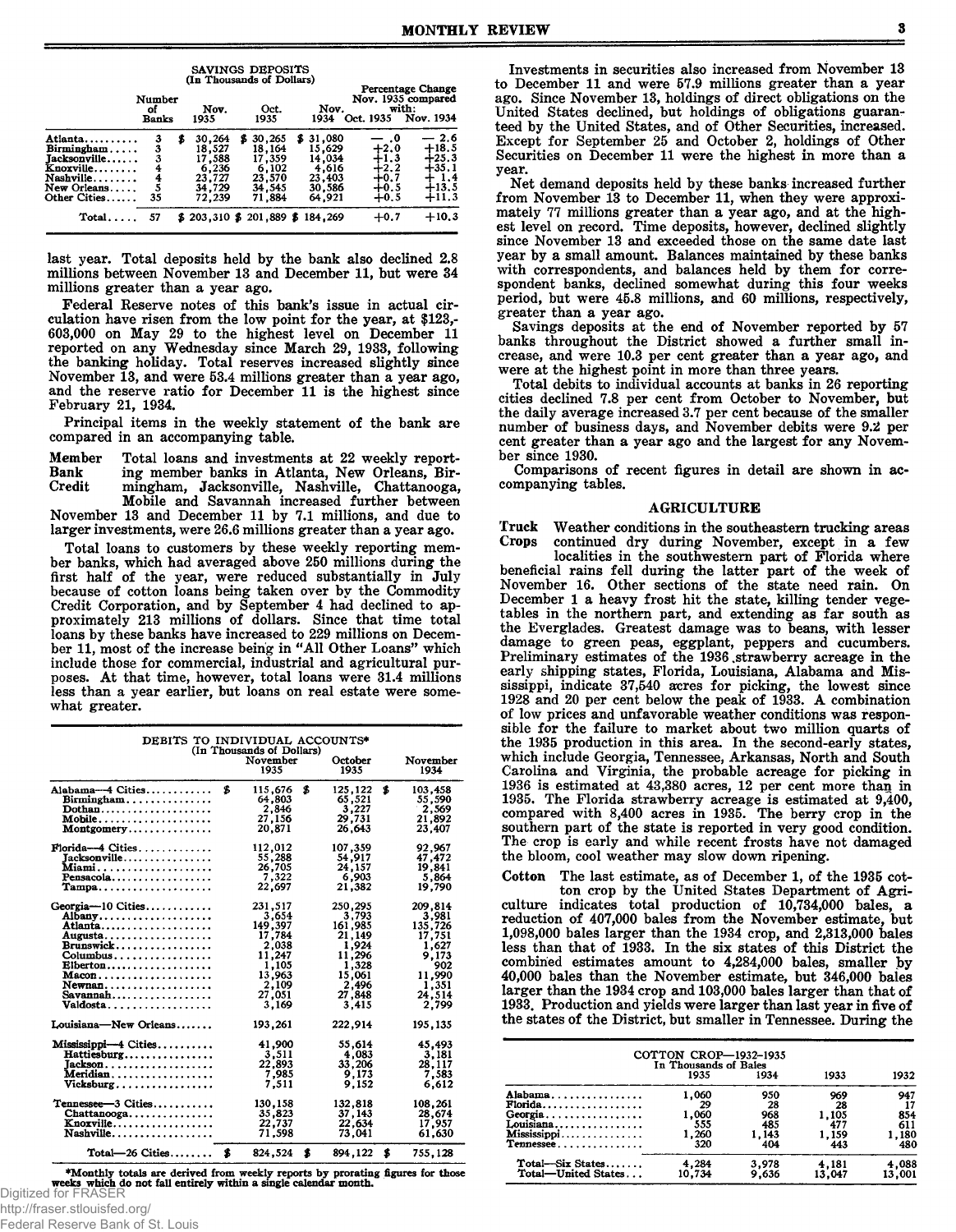| CASH RECEIPTS FROM SALE OF PRINCIPAL FARM PRODUCTS<br>January-October Incl. (In Thousands of Dollars) |   |                                                          |                                                    |                                                          |        |                                                          |    |    |                                                          |
|-------------------------------------------------------------------------------------------------------|---|----------------------------------------------------------|----------------------------------------------------|----------------------------------------------------------|--------|----------------------------------------------------------|----|----|----------------------------------------------------------|
|                                                                                                       |   | 1935                                                     |                                                    | 1934                                                     |        | 1933                                                     |    |    | 1932                                                     |
| Alabama<br>$Florida$<br>Georgia<br>Louisiana<br>Mississippi<br>Tennessee                              | S | 69,617<br>71,159<br>90.687<br>53,783<br>79.229<br>73.843 | S                                                  | 81,961<br>74.671<br>87.187<br>58,188<br>77,757<br>68,674 | \$     | 48,724<br>53,854<br>71,612<br>43.174<br>64.868<br>53,473 |    | s. | 49,291<br>63,723<br>48,811<br>39,211<br>54,951<br>50,279 |
| $Total \ldots \ldots \ldots \ldots$                                                                   | S | 438,318                                                  | S                                                  | 448,438                                                  | Б      | 335,705                                                  |    | £  | 306,266                                                  |
| RENTAL AND BENEFIT PAYMENTS TO FARMERS                                                                |   |                                                          |                                                    |                                                          |        |                                                          |    |    |                                                          |
| January-September Incl. (In Thousands of Dollars)                                                     |   |                                                          | 1935                                               |                                                          |        | 1934                                                     |    |    | 1933                                                     |
| Alabama \$<br>Florida<br>Georgia<br>Louisiana<br>Mississippi<br>Tennessee                             |   |                                                          | 5.658<br>1.025<br>5,975<br>8,849<br>9.236<br>6.577 | \$                                                       |        | 8,162<br>651<br>9,765<br>4,785<br>10,689<br>4.152        | S  |    | 4,141<br>186<br>2,986<br>1,831<br>2,518<br>1,285         |
| $Total$ , , , , , ,                                                                                   |   | S                                                        | 37,320                                             | £                                                        | 38,204 |                                                          | \$ |    | 12,947                                                   |

past thirty-two years production in these six states has been larger than the 1935 estimate in twenty-one instances, and smaller in eleven. Nearly 61 per cent of the cotton classed from Georgia this season, and more than 71 per cent of that classed from Alabama, was Middling and better, White and Extra White, and more than 25 per cent of Georgia cotton classed was one inch or longer, but less than 2 per cent of Alabama cotton classed was as long as 1 inch. Cotton ginned up to December 1 in the country as a whole was 3.8 per cent more than at the same time last year, and in this District 6.3 per cent greater.

Farm Cash receipts from the sale of principal farm prod-Income ucts, according to estimates by the United States

Department of Agriculture, increased substantially from September to October in this District, and although somewhat less than in October last year were materially larger than in that month two or three years ago. Cumulative totals for the year are compared in the table with those for corresponding periods one, two and three years ago.

#### **TRADE**

Retail Department store sales in the Sixth District declined from October to November by less than the usual amount, stocks increased more than they usually do at that time of year, and collections improved, and all of these series compare favorably with November a year ago.

November sales by 60 reporting firms in 28 cities of the District were 2.8 per cent smaller in total, but the daily average was 5.1 per cent larger, than in October, and were 10.4 per cent greater than in November, 1934, and the largest for November since 1930. Increases over October at Birmingham and Miami were a little more than offset by decreases at other reporting cities, and the gains over November a year ago ranged from 4.8 per cent at Jacksonville to 14.9 per cent at Birmingham. For the eleven months of 1935 total sales have been 5.6 per cent larger than in that part of 1934. Stocks on hand at the end of November averaged 6.4 per cent larger than a month earlier and 5.8 per cent larger than a

| SUGAR MOVEMENT-Pounds |                        |              |            |  |  |  |  |  |
|-----------------------|------------------------|--------------|------------|--|--|--|--|--|
|                       | Raw Sugar<br>Nov. 1935 | Oct. 1935    | Nov. 1934  |  |  |  |  |  |
| Receipts:             |                        |              |            |  |  |  |  |  |
| New Orleans           | 87,792,624             | 62, 271, 690 | 85.085.580 |  |  |  |  |  |
| Savannah              | .                      | 11,970,025   | 32,412,449 |  |  |  |  |  |
| Meltings:             |                        |              |            |  |  |  |  |  |
| New Orleans           | 69, 941, 697           | 58,418,299   | 66,280,646 |  |  |  |  |  |
| Savannah              | 27.139.724             | 19.238.845   | 26,738,312 |  |  |  |  |  |
| Stocks:               |                        |              |            |  |  |  |  |  |
| New Orleans           | 47,400,389             | 29,549,872   | 67.473.947 |  |  |  |  |  |
| $Savannah$            | 19,434,823             | 46,574,547   | 24.041.327 |  |  |  |  |  |
|                       | Refined Sugar          |              |            |  |  |  |  |  |
| Shipments:            |                        |              |            |  |  |  |  |  |
| New Orleans           | 53,500,155             | 64,005.827   | 52,066,758 |  |  |  |  |  |
| Savannah              | 22,717,037             | 22,705,563   | 30,769,836 |  |  |  |  |  |
| Stocks:               |                        |              |            |  |  |  |  |  |
| New Orleans           | 30.834.387             | 18,785,315   | 37,516,501 |  |  |  |  |  |
| Savannah              | 4.651.470              | 3,505,980    | 14,964,677 |  |  |  |  |  |

| Rice Millers' Association Statistics                                                                 | RICE MOVEMENT<br>November        | August-Nov. Incl.                 |  |  |
|------------------------------------------------------------------------------------------------------|----------------------------------|-----------------------------------|--|--|
| Receipts of Rough Rice*<br>Season $1935 - 36$<br>Season $1934 - 35$<br>Distribution of Milled Rice** | 1,795,695<br>910,397             | 5,398,799<br>3,963,571            |  |  |
| Season 1935-36<br>Season 1934-35                                                                     | 881,926<br>809,761               | 3,027,684<br>3.105.202            |  |  |
| Stocks:<br>November 30, 1935<br>November 30, $1934$                                                  | Rough*<br>2,236,538<br>1,003,020 | $Clean**$<br>731,820<br>1,352,710 |  |  |
| * Barrels of 162 lbs.<br>** Pockets of 100 lbs.                                                      |                                  |                                   |  |  |

| SALE OF FERTILIZER TAX TAGS BY STATE AUTHORITIES |
|--------------------------------------------------|
| Source, National Fertilizer Association          |

|                              |           | Short Tons |                     |         | Aug. 1 to Nov. 30 |  |  |
|------------------------------|-----------|------------|---------------------|---------|-------------------|--|--|
|                              | Nov. 1935 |            | Oct. 1935 Nov. 1934 | 1935    | 1934              |  |  |
| Alabama                      | 500       | 750        | 1,250               | 2.050   | 3,050             |  |  |
| $Florida$                    | 53.884    | 51,760     | 69.142              | 145.875 | 161,565           |  |  |
| Georgia                      | 4.310     | 3.250      | 1,057               | 9.373   | 2.585             |  |  |
| Louisiana                    | 5,350     | 3.313      | 940                 | 14.603  | 18.951            |  |  |
| Mississippi                  | 1,600     | 500        | 131                 | 2,400   | 1,607             |  |  |
| Tennessee                    | 2.561     | 10.350     | 900                 | 20,121  | 15,965            |  |  |
| $Total \ldots \ldots \ldots$ | 68.205    | 69.923     | 73.420              | 194.422 | 203.723           |  |  |
|                              |           |            |                     |         |                   |  |  |

year ago, and although the rate of stock turnover declined slightly from October, it was somewhat higher for November, and for the eleven months, than for those periods last year. The collection ratio rose from October to November, was higher than a year ago, and with the exception of March, 1935 and 1934 was higher than for any other month since January, 1929. The November ratio for regular accounts was 37.3 per cent, and for installment accounts 16.1 per cent.

Percentage comparisons shown in the table are based upon figures reported in actual dollar amounts and make no allowance for changes in price levels. Index numbers on page 8 are based upon reports from a smaller number of firms whose figures have been reported over a long period of years.

A statement by the Department of Commerce indicates that daily average sales of general merchandise in small towns and rural areas of the South increased 30 per cent from September to October and were 13 ner cent greater than a year earlier, and for the first ten months of 1935 were 22 per cent greater than in that part of 1934.

|  |  |  |                                                         | RETAIL TRADE IN THE SIXTH DISTRICT DURING NOVEMBER 1935 |  |
|--|--|--|---------------------------------------------------------|---------------------------------------------------------|--|
|  |  |  | Based on confidential reports from 60 department stores |                                                         |  |

|                                                                                                                                                                                                       | Comparison of Net Sales<br>Year to<br>November 1935<br>with:<br>date with                  |                                                                                            | <b>COMPARISON OF STOCKS</b><br>November 30, 1935<br>with:          |                                                                                        |                                                                                          | <b>STOCK TURNOVER</b>                                        |                                                                  |                                                                     |                                                                      | COLLECTION RATIO                                                             |                                                                              |                                                                       |
|-------------------------------------------------------------------------------------------------------------------------------------------------------------------------------------------------------|--------------------------------------------------------------------------------------------|--------------------------------------------------------------------------------------------|--------------------------------------------------------------------|----------------------------------------------------------------------------------------|------------------------------------------------------------------------------------------|--------------------------------------------------------------|------------------------------------------------------------------|---------------------------------------------------------------------|----------------------------------------------------------------------|------------------------------------------------------------------------------|------------------------------------------------------------------------------|-----------------------------------------------------------------------|
|                                                                                                                                                                                                       | Same month<br>a year ago                                                                   | Previous<br>Month                                                                          | same period<br>last vear                                           | Same month<br>a year ago                                                               | Previous<br>Month                                                                        | Nov.<br>1935                                                 | 1934                                                             | 1935                                                                | Jan.–Nov. Incl.<br>1934                                              | Nov.<br>1935                                                                 | Oct.<br>1935                                                                 | Nov.<br>1934                                                          |
| Atlanta $(6)$<br>Birmingham $(6)$<br>Chattanooga $(4)$<br>$Jacksonville(3) \ldots \ldots \ldots \ldots$<br>Miami (3)<br>Nashville $(4)$<br>New Orleans $(5)$<br>Other Cities $(29)$<br>$DISTRICT(60)$ | $+10.2$<br>$+14.9$<br>$+9.6$<br>$+4.8$<br>$+9.4$<br>$+8.0$<br>$+13.6$<br>$+6.8$<br>$+10.4$ | $-6.3$<br>$+4.5$<br>$-11.7$<br>$-25.2$<br>$+19.3$<br>$-11.2$<br>$-0.3$<br>$-9.1$<br>$-2.8$ | $+6.5$<br>1,1<br>7.2<br>5.5<br>$+10.9$<br>5.7<br>5.6<br>4.6<br>5.6 | $+15.8$<br>$+14.7$<br>$+20.6$<br>$+4.1$<br>$-3.1$<br>$-1.1$<br>$-4.6$<br>$+7.0$<br>5.8 | $+6.2$<br>$+14.1$<br>$-1.9$<br>$+7.5$<br>$+10.0$<br>$+2.1$<br>$+6.5$<br>$+3.8$<br>$+6.4$ | .33<br>.29<br>.28<br>. 19<br>.42<br>.26<br>.33<br>.27<br>.30 | . 34<br>.28<br>. 30<br>.20<br>.37<br>.23<br>. 27<br>. 26<br>. 28 | 3.95<br>2.96<br>3.08<br>2.09<br>3.81<br>2.68<br>296<br>2.69<br>3.08 | 3.96<br>3.24<br>3.06<br>2.01<br>3.88<br>2.59<br>2.70<br>2.69<br>3.03 | 28.7<br>35.9<br>36.3<br>$\cdots$<br>$\cdots$<br>31.2<br>42.6<br>32.3<br>33.5 | 28.1<br>34.2<br>32.5<br>$\cdots$<br>$\cdots$<br>30.3<br>41.6<br>31.3<br>32.3 | 29.8<br>34.9<br>33.8<br>$\cdots$<br>.<br>31.8<br>39.8<br>30.6<br>32.7 |

**N O T E : The rate of stock turnover is the ratio of sales during given period to average stocks on hand. The collection ratio is the percentage of accounts outstanding** and due at the beginning of the month which were collected during

Digitized for FRASER

http://fraser.stlouisfed.org/ Federal Reserve Bank of St. Louis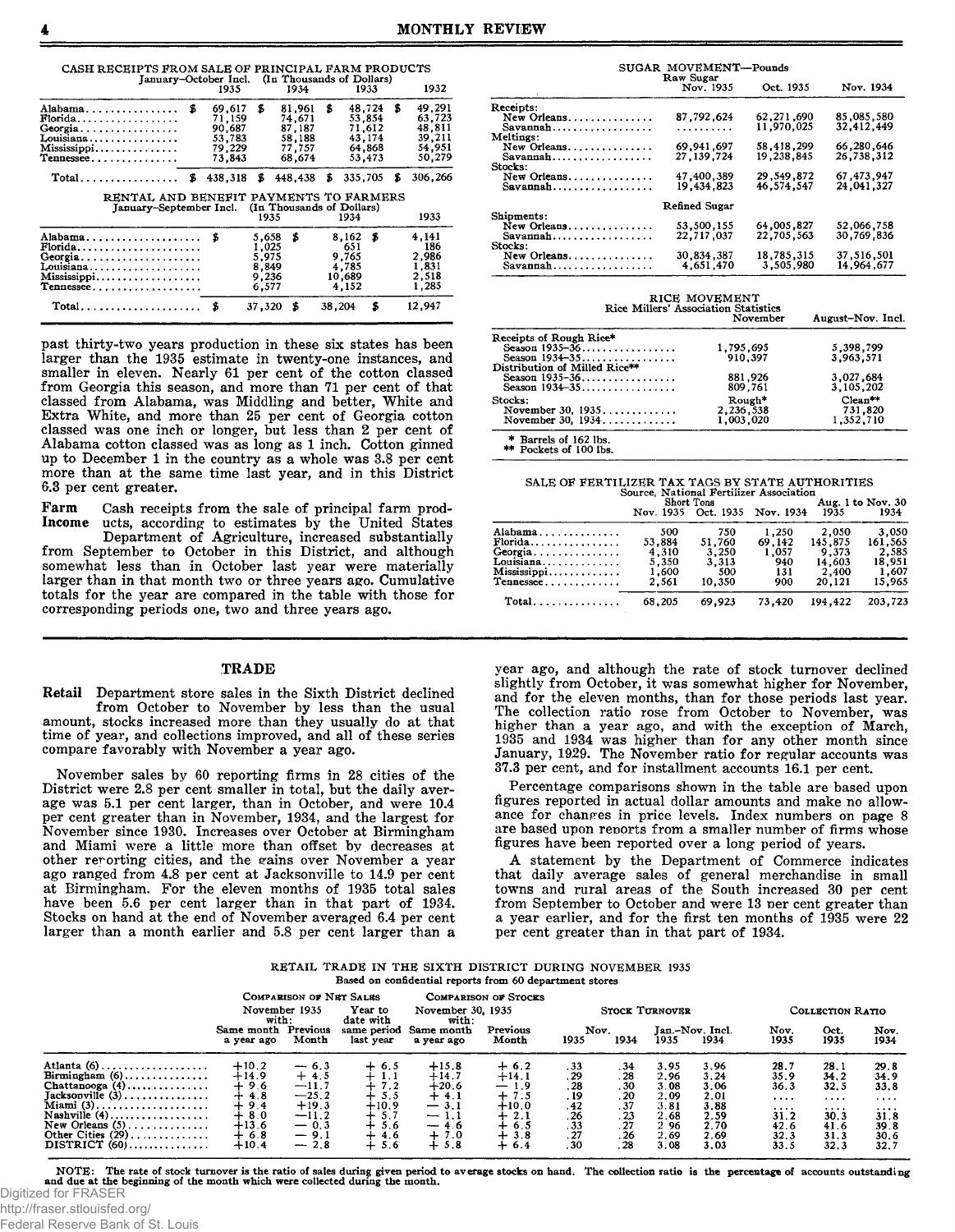| WHOLESALE TRADE IN NOVEMBER 1935 |  |
|----------------------------------|--|
| Sixth Federal Reserve District*  |  |

|                                               |                         |             |                 | Percentage Comparisons |                          |
|-----------------------------------------------|-------------------------|-------------|-----------------|------------------------|--------------------------|
|                                               |                         |             | Nov. 1935 with: |                        | Jan.-Nov. 1935,          |
|                                               | Number                  |             | October         |                        | November Incl. with same |
|                                               | of Firms                |             | 1935            | 1934                   | period last year         |
| All Lines Combined:                           |                         |             |                 |                        |                          |
| Sales                                         | 84                      |             | $-11.3$         | $+2.8$                 | $+3.6$                   |
| $Stocks$                                      | 29                      |             | $+1.8$          | $+11.3$                | .                        |
| Groceries:                                    |                         |             |                 |                        |                          |
| Sales                                         | 19                      |             | $-10.2$         | $+1.3$                 | $+1.8$                   |
| Tacksonville                                  | 3                       |             | $-1.8$          | $-8.0$                 | — 9.6                    |
| New Orleans                                   | 4                       |             | $-2.9$          | $+6.8$                 | $+1.2$                   |
| $Vicksburg$                                   | $\overline{\mathbf{3}}$ |             | $-28.8$         | $+6.9$                 | $+3.7$                   |
| Other Cities                                  | 9                       |             | $-12.6$         | — 0.9                  | $+7.7$                   |
| $Stocks.$                                     | 3                       |             | $+7.8$          | $+7.4$                 | .                        |
| Dry Goods:                                    |                         |             |                 |                        |                          |
| Sales. $\ldots$ .                             | 41                      |             | $-24.3$         | $-8.4$                 | $-10.2$                  |
| Nashville                                     | 3                       |             | $-32.9$         | $-24.5$                | $-8.2$                   |
| Other Cities                                  | 11                      |             | $-21.9$         | $-3.4$                 | $-10.7$                  |
| $Stocks \ldots \ldots \ldots$                 | 7                       |             | $-4.7$          | $+4.8$                 | .                        |
| Hardware:                                     |                         |             |                 |                        |                          |
| Sales.                                        | 25                      |             | $-8.3$          | $+7.1$                 | $+6.9$                   |
| Nashville                                     | 3                       |             | $-1.7$          | $+6.6$                 | $+10.9$                  |
| New Orleans                                   | 5                       |             | $-8.7$          | $+17.9$                | $+3.1$                   |
| Other Cities                                  | 17                      |             | $-9.2$          | $+2.4$                 | $+8.3$                   |
| Stocks                                        | ۹                       |             | $+0.7$          | $+10.7$                | .                        |
| Furniture:                                    |                         |             |                 |                        |                          |
| Sales                                         | 9                       |             | $-9.9$          | $+1.3$                 | $+9.0$                   |
|                                               | 4                       |             | $-0.1$          | $+18.4$                | $+15.1$                  |
| Atlanta<br>Other Cities                       | 5                       |             | $-13.7$         | $-4.8$                 | $+7.0$                   |
|                                               | 6                       |             | $+0.7$          | $+10.0$                |                          |
| Stocks                                        |                         |             |                 |                        | .                        |
| Electrical Supplies:                          | 5                       |             | $+2.6$          | $+24.0$                | $+21.9$                  |
| Sales                                         |                         |             |                 |                        | $+18.2$                  |
| New Orleans                                   | 3<br>3                  |             | $-15.1$         | $+14.4$                |                          |
| $Stocks. \ldots \ldots \ldots \ldots$         |                         |             | $+14.3$         | $+27.3$                | .                        |
| Drugs:                                        |                         |             |                 |                        |                          |
| Sales                                         | 7                       |             | $-4.5$          | $+4.1$                 | $+ 6.2$                  |
| Stationery:                                   |                         |             |                 |                        | $+3.6$                   |
| Sales                                         | 3                       |             | $-16.7$         | $-2.9$                 |                          |
|                                               |                         |             |                 |                        |                          |
|                                               | COLLECTION RATIO**      |             |                 |                        |                          |
|                                               |                         | November    |                 | October                | November                 |
|                                               |                         | 1935        |                 | 1935                   | 1934                     |
|                                               |                         |             |                 |                        | 62.8                     |
| $G$ roceries                                  |                         | 66.0        |                 | 64.4                   |                          |
| Dry Goods                                     |                         | 39.6        |                 | 44.6                   | 42.7                     |
| Hardware                                      |                         | 41.7        |                 | 43.9                   | 46.5                     |
| Furniture                                     |                         | 36.1        |                 | 41.7                   | 34.1                     |
| Electrical Supplies                           |                         | 64.6        |                 | 68.6                   | 72.2                     |
|                                               |                         |             |                 |                        |                          |
| $Total \dots \dots \dots \dots$               |                         | 45.6        |                 | 48.9                   | 48.5                     |
| ومعارفا والمسترقية والمتناور<br>$*$ Decay $-$ |                         | $-$ 0.4 $-$ |                 |                        |                          |

\* Based on confidential reports from 84 firms.<br>\*\* The collection ratio is the percentage of accounts and notes receivable out-<br>standing at the beginning of the month which were collected during the month.

**Wholesale November sales by 84 reporting wholesale firms in the Sixth District declined an average of 11.3 per cent from October, but were 2.8 per cent greater than a year ago, and for the eleven months of 1935 have been 3.6 per cent greater than in that part of last year. The decrease from October was somewhat larger than at that time of other recent years, but the November index is the highest for that month since 1929. Stocks at the end of November averaged 1.8 per cent larger than a month earlier and 11.3 per cent greater than a year ago, but the collection ratio was somewhat lower than for either of those periods. Reported figures are compared in detail in the accompanying table.**

**Life November sales of new, paid-for, ordinary life Insurance insurance in the six states located wholly or partly**

**in the Sixth District decreased 1.5 per cent from October, and were about the same as in November last year, while sales in the United States declined 1.4 per cent from October, but were 3.9 per cent larger than in the same month a year ago. Figures compared in the table are from those compiled by the Life Insurance Sales Research Bureau.**

|                                                                                                                                                                      | November<br>1935                                         | 1935                                                     | (In Thousands of Dollars)<br>October November<br>1934         | Jan. to Nov. Inc.<br>1935                                                    | Percent<br>1934<br>Change                                                                                              |  |  |  |
|----------------------------------------------------------------------------------------------------------------------------------------------------------------------|----------------------------------------------------------|----------------------------------------------------------|---------------------------------------------------------------|------------------------------------------------------------------------------|------------------------------------------------------------------------------------------------------------------------|--|--|--|
| Alabama<br>Florida<br>$Georgia$<br>Louisiana<br>Mississippi<br>Tennessee                                                                                             | \$<br>3,334<br>3,863<br>6,220<br>4.173<br>2.152<br>5.094 | \$<br>3.166<br>4.544<br>6.252<br>4,018<br>2.263<br>4.965 | \$<br>3,535<br>S<br>3.665<br>6,132<br>3,959<br>2,465<br>4,987 | \$<br>41,073<br>49.843<br>70.630<br>51,827<br>24,272<br>60.451               | 40.623<br>$+1.1$<br>49,361<br>$+1.0$<br>73,112<br>3.4<br>-<br>48,570<br>$+6.7$<br>26,354<br>$-7.9$<br>$-3.0$<br>62.330 |  |  |  |
| Total<br>United States                                                                                                                                               | \$24.836<br>\$494.705                                    | \$25.208<br>\$501,850                                    |                                                               | $$24.743 \quad $298.096 \quad $300.350$<br>\$476.291 \$5.605.655 \$5.592.920 | $-0.8$<br>$+ 0.2$                                                                                                      |  |  |  |
| COMMERCIAL FAILURES<br>(From statistics compiled by Dun & Bradstreet, Inc.)<br><b>United States</b><br>Sixth District<br>Liabilities Number<br>Liabilities<br>Number |                                                          |                                                          |                                                               |                                                                              |                                                                                                                        |  |  |  |
| November 1935<br>October 1935<br>November 1934<br>Tanuary-November 1935.<br>January-November 1934.                                                                   |                                                          | 33<br>37<br>29<br>415<br>372                             | 191.636<br>368,866<br>287, 233<br>4,522,502<br>5,883,978      | 927<br>1.097<br>923<br>10,939<br>11,222                                      | 20,023,172<br>22.243.941<br>18,349.791<br>212,678,237<br>244, 336, 566                                                 |  |  |  |

Digitized for FRASER

|                                 | BUILDING PERMITS-NOVEMBER<br>Value<br>Number |       |    |           |    | Percentage<br>Change |                                  |
|---------------------------------|----------------------------------------------|-------|----|-----------|----|----------------------|----------------------------------|
|                                 | 1935                                         | 1934  |    | 1935      |    | 1934                 | in Value                         |
| Alabama:                        |                                              |       |    |           |    |                      |                                  |
| Anniston                        | 24                                           | 21    | \$ | 85,835    | \$ | 147,240              | $-41.7$                          |
| Birmingham                      | 273                                          | 240   |    | 90,340    |    | 103,369              | $-12.6$                          |
| Mobile                          | 57                                           | 42    |    | 87,853    |    | 23,983               | $+266.3$                         |
| Montgomery                      | 104                                          | 59    |    | 274,425   |    | 26,076               | $+952.4$                         |
| Florida                         |                                              |       |    |           |    |                      |                                  |
| Jacksonville                    | 523                                          | 528   |    | 374,754   |    | 206,135              | $+81.8$                          |
| Miami                           | 1.195                                        | 496   |    | 737,232   |    | 211,767              | $+136.5$                         |
| Miami Beach                     | 187                                          | 108   |    | 662,582   |    | 478,343              | $+38.5$                          |
| Orlando                         | 65                                           | 63    |    | 41,216    |    | 49,239               | 16.3<br>$\overline{\phantom{m}}$ |
| $Tampa \ldots \ldots \ldots$    | 178                                          | 178   |    | 41.104    |    | 37,900               | $+8.5$                           |
| Georgia                         |                                              |       |    |           |    |                      |                                  |
| Atlanta                         | 199                                          | 269   |    | 186.460   |    | 238,848              | $-21.9$                          |
| Augusta.                        | 32                                           | 32    |    | 32,298    |    | 19,050               | $+69.5$                          |
| Columbus                        | 83                                           | 41    |    | 70.543    |    | 8,605                | $+719.8$                         |
| $Macon, \ldots, \ldots, \ldots$ | 110                                          | 206   |    | 17,730    |    | 36,328               | $-51.2$                          |
| $Savannah$                      | 27                                           | 28    |    | 36.855    |    | 44.564               | $-17.3$                          |
| Louisiana                       |                                              |       |    |           |    |                      |                                  |
| New Orleans                     | 88                                           | 84    |    | 136,501   |    | 85, 183              | $+60.2$                          |
| Alexandria                      | 41                                           | 49    |    | 14,771    |    | 18,769               | $-21.3$                          |
| Tennessee                       |                                              |       |    |           |    |                      |                                  |
| . Chattanooga                   | 338                                          | 210   |    | 313,120   |    | 32,671               | $+858.4$                         |
| Johnson City                    | 3                                            | 3     |    | 1,350     |    | 3,300                | $-59.1$                          |
| Knoxville                       | 51                                           | 40    |    | 173,962   |    | 125,587              | $+38.5$                          |
| Nashville                       | 119                                          | 78    |    | 402,800   |    | 44.024               | $+815.0$                         |
| Total—20 Cities                 | 3.697                                        | 2,775 |    | 3.781.731 |    | 2,040,981            | $+85.3$                          |
|                                 |                                              |       |    |           |    |                      |                                  |

## INDUSTRY

Building The value of buildings for the construction of<br>and which permits were issued during November at and which permits were issued during November at Construction twenty reporting cities in the Sixth District twenty reporting cities in the Sixth District declined seasonally from October by 6.0 per

cent, but was 85.3 per cent greater than November last year, and exceeded the total for that month of each year since 1928. In November there were six increases over October and 12 increases over November a year ago. For the eleven months of 1935 the value of permits issued at these twenty cities was \$36,602,758, larger by 69.9 per cent than for that part of 1934, 190 per cent greater than the same period of 1933, 113.3 per cent greater than in those months of 1932, and 31.4 per cent greater than in the corresponding period of 1931. Comparisons for the month are shown in the table.

The value of building and construction contracts awarded in the Sixth District as a whole, according to statistics compiled by the F. W. Dodge Corporation and subdivided into district totals by the Division of Research and Statistics of the Board of Governors of the Federal Reserve System, increased further in November by 15.1 per cent, was a little more than double the total for November a year ago, and was at the highest level since March, 1934. Residential contracts declined over the month, but were 66 per cent greater than a year earlier, but other contracts rose 30.2 per cent over October and were 110.3 per cent greater than in November, 1934. For the eleven months of 1935 total awards in the District have been 3.0 per cent, and residential awards 97.1 per cent, greater than in that part of 1934, while other classes of contracts declined 12.8 per cent. State totals in the accompanying table show gains over the month for all states in the District except Florida, and over November last year for all six states, but for the eleven months increases over that part of 1934 are shown only for Georgia and Tennessee.

In the 37 states east of the Rocky Mountains total awards declined 6.2 per cent, and residential contracts declined 28 per cent, from October to November, but non-residential contracts increased 15 per cent, and all classes were greater than a year ago, and for the eleven months total awards were 9 per cent greater than in that part of 1934.

| BUILDING AND CONSTRUCTION CONTRACTS AWARDED                                                       |                                                                      | November 1935 – October 1935 November 1934                           |                                                                      |
|---------------------------------------------------------------------------------------------------|----------------------------------------------------------------------|----------------------------------------------------------------------|----------------------------------------------------------------------|
| Sixth District-Total<br>Residential<br>All Others                                                 | 19,050,679<br>S.<br>2.795.181<br>16,255,498                          | \$<br>16,546,686<br>4,060,858<br>12,485.828                          | 9.413.352<br>Б<br>1,684,335<br>7,729,017                             |
| State Totals:<br>Alabama<br>Florida<br>Georgia<br>Louisiana<br>Mississippi                        | 1,937,000<br>6,246,700<br>2,821,600<br>4.843.600<br>3.801.100        | 1,600,900<br>6,990,100<br>2.543,100<br>2,845,500<br>1,757,600        | 797,400<br>4,971,700<br>709,400<br>2,270,400<br>902.700              |
| Tennessee<br>IInited States-Total<br>Residential<br>Non-Residential<br>Public Works and Utilities | 3.659.400<br>\$188,115,000<br>39.695.200<br>68,080,300<br>80,339,500 | 3.161.300<br>\$200,595,700<br>55,100,300<br>59,180.400<br>86.315.000 | 2.321.100<br>\$111,691,500<br>19,909,700<br>39,439,500<br>52.342.300 |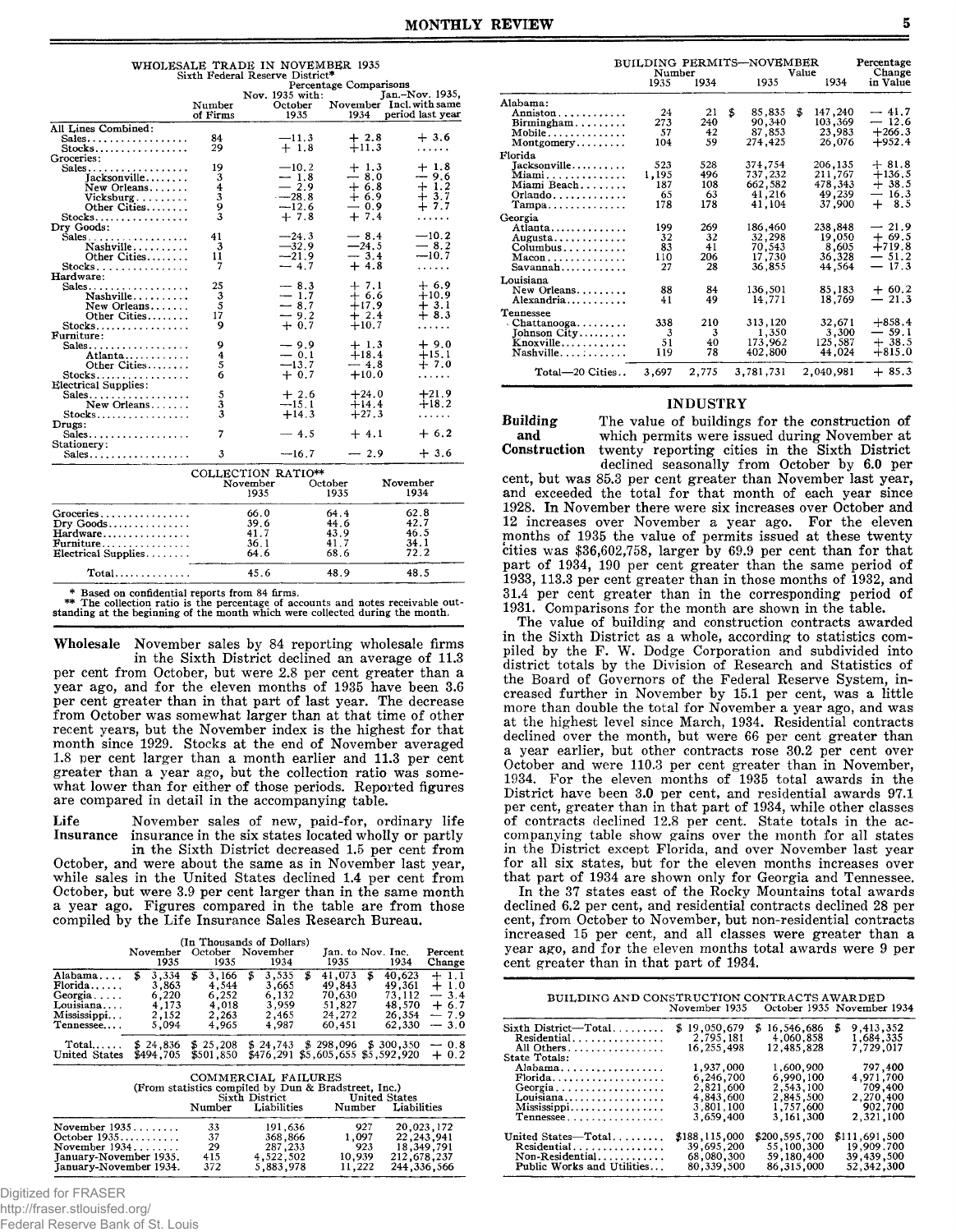Lumber Press reports indicate that the demand for Southern Pine, after improving during the early part of No-

vember, declined somewhat later in the month due partly to postponement of orders awaiting new freight rates. Inquiries, however, have lately shown some improvement. Increased interest is also reported on the part of railroad and industrial buyers. Production, orders and unfilled orders at mills reporting to the Southern Pine Association continue to be substantially greater than at the same time last year, production during the six weeks ending December 7, being 57.9 per cent, orders 42.3 per cent, and unfilled orders 30.5 per cent, larger than at that time. During this six weeks period production averaged slightly larger than orders, while a year ago it was slightly less. Figures compared in the table are for identical mills and are taken from weekly statements compiled by the Southern Pine Association.

|  | (In Thousand |
|--|--------------|
|  |              |

| (In Thousands of Feet)<br><b>Unfilled Orders</b><br>Week<br>Production<br>Orders<br>Number                           |                                       |                                                |                                                       |                  |                                                                                                           |                                      |                                                          |
|----------------------------------------------------------------------------------------------------------------------|---------------------------------------|------------------------------------------------|-------------------------------------------------------|------------------|-----------------------------------------------------------------------------------------------------------|--------------------------------------|----------------------------------------------------------|
| Ended                                                                                                                | of Mills                              | 1935                                           | 1934                                                  | 1935             | 1934                                                                                                      | 1935                                 | 1934                                                     |
| November $2 \ldots$ .<br>November $9, \ldots$<br>November $16$ .<br>November $23$<br>November $30$ .<br>December $7$ | 114<br>101<br>121<br>112<br>98<br>117 | 34.588<br>29.313<br>27.812<br>27.293<br>26.592 | 23,411<br>25.874 16.748<br>31.742<br>21,396<br>18.311 | 31,453<br>31,625 | 31.766 16.052<br>28.674 19.054 57.942<br>28,652 21,109 77,351<br>21,685<br>18,906 27,332 14,968<br>20,780 | 69.555<br>73.703<br>66.692<br>68.427 | 58.432<br>48.705<br>55.788<br>54.392<br>49,284<br>50.310 |

Cotton Consumption of cotton by American mills declined 8 per cent from October to November,

largely because of the shorter month, but was 5.8 per cent larger than in November a year ago. Exports of cotton increased 59.5 per cent over October, were almost double the exports in November last year, and with the exception of December, 1931, were greater than for any other month since October, 1929. Stocks were only 4.4 per cent larger than at the end of October, and were 10.1 per cent less than a year ago.

In the cotton states, consumption declined 7.1 per cent in November compared with October, while in other states the decline was 12.9 per cent, but compared with a year ago consumption increased 10.9 per cent in the cotton states in contrast with a decline of 14.8 per cent in other states. On a daily average basis consumption increased 0.4 per cent in the cotton states over the previous month but declined 5.9 per cent in other states. In November, consumption in the cotton states accounted for 84 per cent of the total compared with 83.2 per cent in October, and 80.2 per cent in November last year.

For the four months of the new cotton season, consumption has been 11.6 per cent greater than in that part of last season, and exports have been 35.9 per cent higher than a year ago. Census Bureau figures are compared in the table.

In the three states of this District for which separate figures are available cotton consumption declined 6.7 per cent, but the daily average increased nearly one per cent, from October to November, and was 20.3 per cent greater than a year ago. Daily average consumption in these three states combined was the highest for any month since August, 1933.

| COTTON CONSUMPTION, EXPORTS, STOCKS AND ACTIVE SPINDLES                                            | UNITED STATES-Bales                                         |                                                           |                                                            |  |  |  |  |
|----------------------------------------------------------------------------------------------------|-------------------------------------------------------------|-----------------------------------------------------------|------------------------------------------------------------|--|--|--|--|
|                                                                                                    | Nov. 1935                                                   | Oct. 1935                                                 | Nov. 1934                                                  |  |  |  |  |
| Cotton Consumed<br>Stocks<br>In Consuming Establishments<br>In Public Storage and at<br>Compresses | 507,836<br>9,975,939<br>1,346,127<br>8,629,812<br>1,134,874 | 552,187<br>9,556,306<br>1,074,405<br>8,481,901<br>711,664 | 480,081<br>11,098,146<br>1,294,456<br>9,803,690<br>572,359 |  |  |  |  |
| 23.193.734<br>Active Spindles-Number<br>23, 192, 602<br>25,072,392<br>COTTON GROWING STATES-Bales  |                                                             |                                                           |                                                            |  |  |  |  |
| Cotton Consumed<br>In Consuming Establishments<br>In Public Storage and at<br>Compresses           | 426,792<br>9,691,813<br>1.171.280<br>8,520,533              | 459,176<br>9,309,496<br>932,648<br>8,376,848              | 384,937<br>10,633,424<br>1.044.921<br>9.588.503            |  |  |  |  |
| Active Spindles--Number                                                                            | 17,016,232                                                  | 16,995,194                                                | 17,406,762                                                 |  |  |  |  |
|                                                                                                    | OTHER STATES-Bales                                          |                                                           |                                                            |  |  |  |  |
| Cotton Consumed<br>Stocks<br>In Consuming Establishments<br>In Public Storage and at               | 81,044<br>284,126<br>174,847                                | 93.011<br>246,810<br>141,757                              | 95.144<br>464,722<br>249,535                               |  |  |  |  |
| Compresses<br>Active Spindles—Number                                                               | 109,279<br>6,177,502                                        | 105,053<br>6, 197, 408                                    | 215,187<br>7,665,630                                       |  |  |  |  |

Digitized for FRASER

http://fraser.stlouisfed.org/

Federal Reserve Bank of St. Louis

During the first four months of the season consumption in these states has been 24 per cent greater than in that period last year. The figures are compared in the table.

|                                 |                            |                             | COTTON CONSUMPTION-Bales   |                              |                               |
|---------------------------------|----------------------------|-----------------------------|----------------------------|------------------------------|-------------------------------|
|                                 | November<br>1935           | October<br>1935             | November<br>1934           | 1935                         | August-October, Incl.<br>1934 |
| Alabama<br>Georgia<br>Tennessee | 56.924<br>98,340<br>11.816 | 60,058<br>105.807<br>13.245 | 46,603<br>81,715<br>10.617 | 208.547<br>366,929<br>46.628 | 167.447<br>294.082<br>40.039  |
| Total                           | 167.080                    | 179.110                     | 138.935                    | 622.104                      | 501.568                       |

Cotton After increasing substantially from Septem-<br>Manufacturing ber to October, production, shipments and Manufacturing ber to October, production, shipments and

orders at reporting cotton mills in the District declined in November, but continued greater than at the same time last year. Unfilled orders increased further, however, over the month, and were greater than a year ago, but stocks were smaller. Employment at reporting mills averaged 3.4 per cent greater than in October, and 8.6 per cent above November, 1934. Reported figures are compared in the table.

|                                  | Cloth<br>Nov. 1935 compared<br>with:<br>Oct. 1935<br>Nov. 1934 |          | Yarn<br>Nov. 1935 compared<br>with:<br>Oct. 1935 | Nov. 1934 |
|----------------------------------|----------------------------------------------------------------|----------|--------------------------------------------------|-----------|
| Production                       | $-3.9$                                                         | $+1.7$   | $-3.9$                                           | $+42.6$   |
| $Shipments \ldots \ldots \ldots$ | $-17.5$                                                        | $+8.2$   | $-6.0$                                           | $+85.5$   |
| Orders Booked                    | $-40.6$                                                        | $+117.3$ | $-54.9$                                          | $+100.4$  |
| Unfilled Orders                  | $+17.9$                                                        | $+47.8$  | $+3.6$                                           | $+55.3$   |
| Stocks on Hand.                  | $+5.1$                                                         | $-11.6$  | $-12.5$                                          | $-27.0$   |
| Number on Payroll                | $+4.2$                                                         | $+2.0$   | $+2.2$                                           | $+21.5$   |

Cotton Seed Operations at cotton seed oil mills in this Disand trict declined somewhat in November but con-<br>Cotton Seed tinued well above the corresponding time a year Cotton Seed tinued well above the corresponding time a year ago, and for the four months of the new season

the amount of seed crushed was 18 per cent greater than in that part of last season, although receipts at mills were only 1.7 per cent larger. Production of the principal cotton seed products during this period show increases of from 14.3 per cent for crude oil to 22.1 per cent for linters. Crushings and production in this District show relatively larger increases over a year ago than are shown in the totals for the United States. Stocks of seed at mills in this District at the end of November declined over the month and were 26.1 per cent smaller than a year ago, and stocks of hulls and linters were also less than a year ago, but those of crude oil and cake and meal were larger. Census Bureau figures are compared in an accompanying table.

Electric Total production of electric power for public use<br>Power in the six states located wholly or partly in the in the six states located wholly or partly in the

Sixth District increased further in October by 5.1 per cent over September, and was 11.8 per cent greater than a year ago. The October total for these states is the largest for any month in records immediately available. Daily average production increased 1.7 per cent from September to October. In that month production by use of water power was only 44.6 per cent of the total, compared with 59.4 per cent in September, and with 64.6 per cent in October last year. Cumulated totals for the first ten months of 1935 show increases of 11.8 per cent in total production, 13.5 per cent in

| COTTON SEED AND COTTON SEED PRODUCTS                                                                                         | 1935 — 193                                   | Sixth District*<br>Aug. 1 to Nov. $30$<br>1934 | <b>United States</b><br>1935                                   | Aug. 1 to Nov. 30<br>1934                   |
|------------------------------------------------------------------------------------------------------------------------------|----------------------------------------------|------------------------------------------------|----------------------------------------------------------------|---------------------------------------------|
| Cotton Seed—Tons:<br>Received at Mills<br>$Crushed$<br>On Hand Nov. 30                                                       | 1,138,358<br>819,079<br>364,812              | 1,119,778<br>694.191<br>493.519                | 2,753,992<br>1,956,763<br>886,804                              | 2,783,255<br>1,768,296<br>1.237.720         |
| Production:<br>Crude Oil, $lbs$<br>Cake and Meal, tons<br>$Hulls, tons. \ldots \ldots \ldots$<br>Linters, Bales              | 253,692,686<br>361,723<br>216,046<br>177.267 | 221.866.488<br>302,001<br>186,659<br>145.201   | 591, 668, 612, 542, 863, 701<br>883, 163<br>503.230<br>432,092 | 799,433<br>458,948<br>379,252               |
| Stocks at Mills Nov. 30:<br>Crude Oil, $lbs$<br>Cake and Meal, tons<br>$Hulls, tons. \ldots \ldots \ldots$<br>Linters, bales | 19,792,363<br>116,521<br>41.817<br>47,238    | 15, 159, 998<br>103,999<br>59.619<br>52.343    | 68, 378, 444<br>312,279<br>164,190<br>172,224                  | 46,408,934<br>298,699<br>170,278<br>163,401 |

**♦Georgia, Alabam a, Louisiana, and M ississippi.**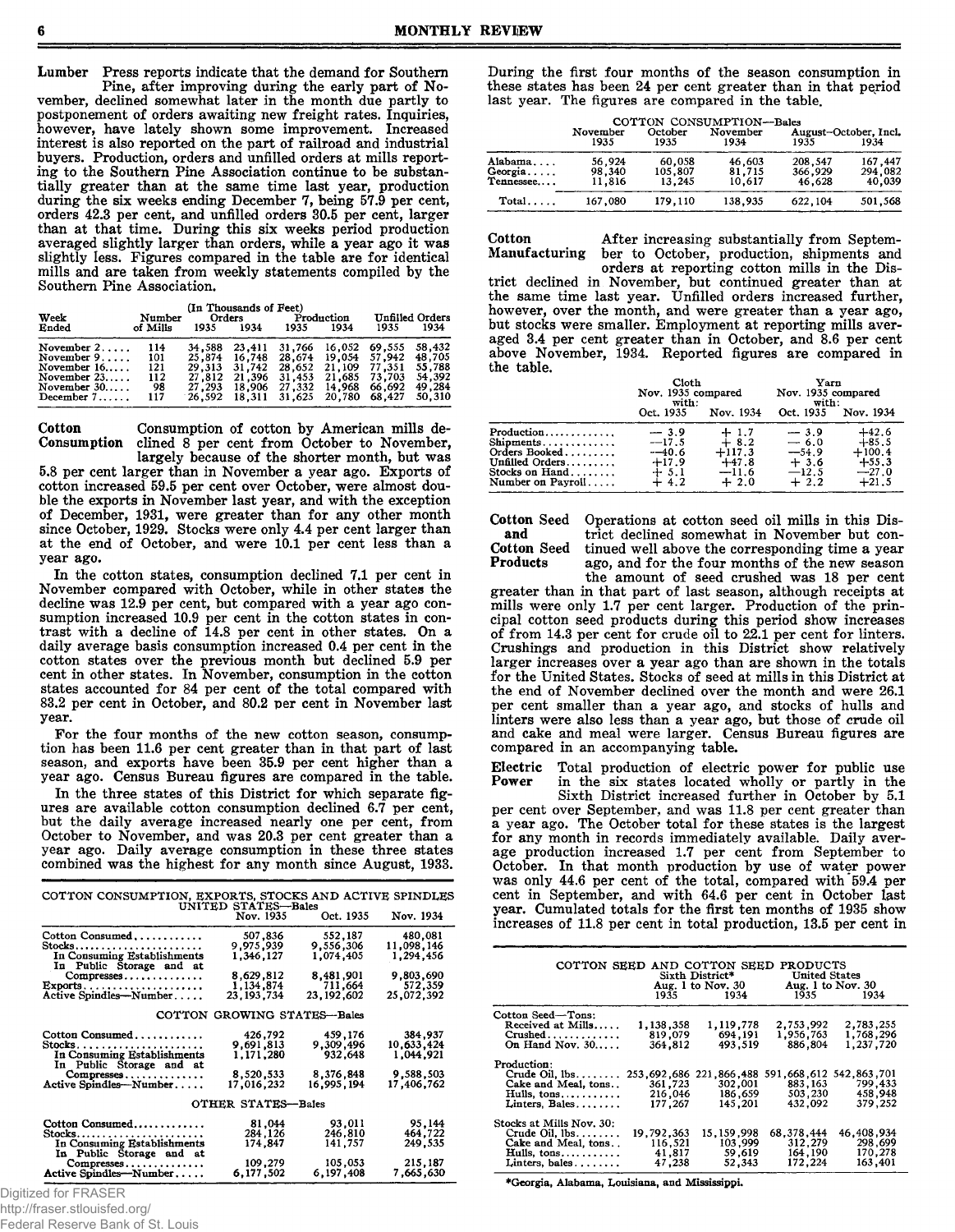| PRODUCTION OF ELECTRIC POWER                         |                            |                 |                                           |                                 |           |  |  |  |  |
|------------------------------------------------------|----------------------------|-----------------|-------------------------------------------|---------------------------------|-----------|--|--|--|--|
|                                                      | (Thousands of K. W. Hours) |                 |                                           |                                 |           |  |  |  |  |
|                                                      |                            | Oct. Sept. Oct. |                                           | Jan. to Oct., Incl.             |           |  |  |  |  |
|                                                      |                            | 1935 1935 1934  |                                           | 1935 — 193                      | 1934      |  |  |  |  |
| Alabama                                              | 196,299                    | 183.618         |                                           | 181.217 1.771.334 1.468.496     |           |  |  |  |  |
| $Florida$                                            | 61.754                     | 58.266          |                                           | 54,374 589,669                  | 550.511   |  |  |  |  |
| Georgia                                              | 120,127                    | 99.723          |                                           | 109, 463 1, 069, 166            | 928,718   |  |  |  |  |
| Louisiana                                            | 128,459                    | 129,920         |                                           | 107,774 1.056.986               | 1,021,995 |  |  |  |  |
| Mississippi                                          | 5,897                      | 6,089           |                                           | 5.346 46.445                    | 44,438    |  |  |  |  |
| Tennessee                                            | 76.248                     | 82,813          |                                           | 95,802 1,032,664                | 965,580   |  |  |  |  |
| $Total$                                              | 588,784                    | 560,429         |                                           | 553,976 5,566,264 4,979,738     |           |  |  |  |  |
| By use of: Water Power                               | 262,648                    | 332,650         |                                           | 358,018 3,483,177 3,068,901     |           |  |  |  |  |
| $\mathbf{F}$ uels                                    | 326,136                    | 227.779         |                                           | 195.958 2.083.087 1.910.837     |           |  |  |  |  |
| Fuels consumed in pro-<br>duction of electric power: |                            |                 |                                           |                                 |           |  |  |  |  |
| Coal—Tons                                            | 59,429                     | 14,718          |                                           | 12, 151 173, 368 137, 782       |           |  |  |  |  |
| Fuel Oil. bbls                                       | 223,700                    | 212,927         |                                           | 197.034 2, 143, 868 2, 002, 651 |           |  |  |  |  |
| Natural Gas-000 cu. ft.                              | 3.221.350                  |                 | 2,719,587 2,364,776 22,363,932 21,270,286 |                                 |           |  |  |  |  |
|                                                      |                            |                 |                                           |                                 |           |  |  |  |  |

that by water power and 9 per cent in that by use of fuels, over the corresponding period of last year. Figures compared in the table are from those compiled by the United States Geological Survey.

Bituminous Total production of bituminous coal in the Coal Mining United States declined 12.4 per cent from

October to November, but because of the shorter month the daily average output declined 3.4 per cent, and November production was 7.0 per cent above that during November, 1934. Cumulated totals for the first eleven months of 1935 show an increase of 2.1 per cent over production in the corresponding months of 1934. Preliminary figures are compared in the table.

|             | Number of<br><b>Working Days</b> |                                             |
|-------------|----------------------------------|---------------------------------------------|
| 33,010,000  | 1,347,000                        | 24.5                                        |
| 37,664,000r | 1,395,000r                       | 27                                          |
| 38,655,000  | 1.487.000                        | 26                                          |
| 30,856,000  | 1.249.000                        | 24.7                                        |
| 332,876,000 | . . <i>.</i>                     | $\cdots$                                    |
| 326,064,000 | . . <i>.</i>                     | $\cdots$                                    |
|             |                                  | Coal Production-Tons<br>Total Daily Average |

**r— Revised.**

Coal production in Alabama and Tennessee, which was sharply curtailed in latter part of September by labor difficulties, increased substantially in Alabama following the termination of the strike on November 19, and production figures indicate that the difficulties in Tennessee were settled earlier in the month. Cumulated totals for Alabama through November show a decrease of 16.2 per cent, and in Tennessee a decrease of 0.3 per cent, compared with that part of 1934. Comparisons for recent weeks are shown in the table.

|                                      | Coal Production-Tons |         |           |        |
|--------------------------------------|----------------------|---------|-----------|--------|
|                                      |                      | Alabama | Tennessee |        |
|                                      | 1935                 | 1934    | 1935      | 1934   |
| Week Ended:                          |                      |         |           |        |
| November $2, \ldots, \ldots$         | 16,000               | 162,000 | 37,000    | 83,000 |
| November $9, \ldots, \ldots, \ldots$ | 18,000               | 182,000 | 83,000    | 83,000 |
| November $16, \ldots, \ldots$        | 23,000               | 177,000 | 78,000    | 92,000 |
| November $23 \ldots$                 | 140.000              | 180,000 | 84,000    | 90,000 |
| November $30$                        | 170,000              | 158,000 | 83,000    | 77,000 |

Pig Iron Total production of pig iron in the United States Production increased 4.4 per cent, and the daily average rose 7.9 per cent, from October to November, when production was more than double that of November last year and larger than for any month since October, 1930. The

number of furnaces active at the close of November also increased further, and was the largest since October, 1930. Cumulated totals of iron production for the first eleven months of 1935 were 27 per cent greater than for that part of 1934, and were the largest for that period since 1930.

Alabama production of pig iron increased from October to November by 23.4 per cent, and the daily average increased Digitized for FRASERt, and November production was 119.2 per cent

|                        | Pig Iron Production-Tons<br>Total | Furnaces<br>Active* |                                             |
|------------------------|-----------------------------------|---------------------|---------------------------------------------|
| United States:         |                                   |                     |                                             |
| November 1935          | 2,065,913                         | 68.864              | 122                                         |
| October 1935           | 1,978.411                         | 63,820              | 116                                         |
| November 1934          | 956,940                           | 31,898              | 59                                          |
| January-November 1935  | 18,901,349                        | .                   |                                             |
| Tanuary–November 1934  |                                   |                     | $\ddotsc$                                   |
|                        | 14.883.566                        | .                   | $\ddotsc$                                   |
| Tanuary–November 1933  | 12.030.706                        | .                   | .                                           |
| January-November 1932  | 8,140,363                         | .                   | .                                           |
| Alabama:               |                                   |                     |                                             |
| November 1935          | 127,619                           | 4,254               |                                             |
| October 1935           | 103,437                           | 3,337               | $\begin{array}{c} 11 \\ 8 \\ 5 \end{array}$ |
| November $1934$        |                                   |                     |                                             |
|                        | 58,217                            | 1,941               |                                             |
| January-November 1935  | 1,105,726                         | .                   | .                                           |
| January–November 1934  | 1.074,348                         | .                   | .                                           |
| January–November 1933. | 762,903                           | .                   | .                                           |
| January-November 1932  | 615.559                           | .                   | .                                           |

greater than a year ago, and the largest for any month since June, 1934. Furnaces active in Alabama increased from 8 at the end of October to 11 at the close of November, compared with 5 active at the same time last year. Press reports indicate that southern pig iron was advanced in price \$1.00 per ton on November 23rd, but that most southern foundries anticipated the increase and are covered for the balance of the year, or possibly longer. Since the advance to \$15.50 per ton, buying has been light, but shipments on orders already placed increased somewhat in November and are expected to be heavy in December. Totals for the first eleven months of 1935 combined are 2.9 per cent larger than for that part of /1934, 44.9 per cent greater than for the same period of 1933, and 79.6 per cent larger than for that part of 1932. Figures for the month are compared in an accompanying table.

Naval Receipts of both turpentine and rosin at the three Stores principal markets of the District in November did

not change materially from October, and were slightly less than a year ago, but stocks of both commodities increased over the month and were substantially larger than for November, 1934. Since reaching 48% cents per gallon on October 19, the highest since March, quotations for turpentine on the Savannah market have declined to *43%* cents on December 14, and the average of quotations on the thirteen grades of rosin has declined from \$4.99 on October 19 to \$4.54 on December 14. Receipts and stocks for the month are compared in the table.

|                                                                                                         | <b>NAVAL STORES</b><br>Nov. 1935      | Oct. 1935                             | Nov. 1934                            |
|---------------------------------------------------------------------------------------------------------|---------------------------------------|---------------------------------------|--------------------------------------|
| Receipts-Turpentine (1)<br>Savannah<br>Jacksonville<br>Pensacola                                        | 9,192<br>7,538<br>3.371               | 9,566<br>7,833<br>3.247               | 8.818<br>9,167<br>5.014              |
| $Total \ldots \ldots \ldots \ldots$                                                                     | 20,101                                | 20,646                                | 22,999                               |
| Receipts—Rosin (2)<br>Savannah<br>Jacksonville<br>$Pensacola$                                           | 41,325<br>41,263<br>13,272            | 41.638<br>41,862<br>10.417            | 34.646<br>54,646<br>10,965           |
| $Total$                                                                                                 | 95,860                                | 93,917                                | 100,257                              |
| Stocks-Turpentine (1)<br>Savannah<br>Jacksonville<br>Pensacola<br>$Total \dots \dots \dots \dots \dots$ | 48,560<br>58.088<br>35.977<br>142,625 | 45,422<br>53,641<br>35,476<br>134,539 | 17,527<br>47.392<br>29,270<br>94.189 |
| Stocks-Rosin (2)<br>Savannah<br>Jacksonville<br>Pensacola                                               | 125,952<br>142.466<br>65,808          | 115,293<br>133,564<br>57,801          | 125.688<br>121.991<br>24,348         |
| Total                                                                                                   | 334,226                               | 306,658                               | 272.027                              |
|                                                                                                         |                                       |                                       |                                      |

**fl) Barrels of 507Gallons. [2) Barrels'ofj500jPounds.**